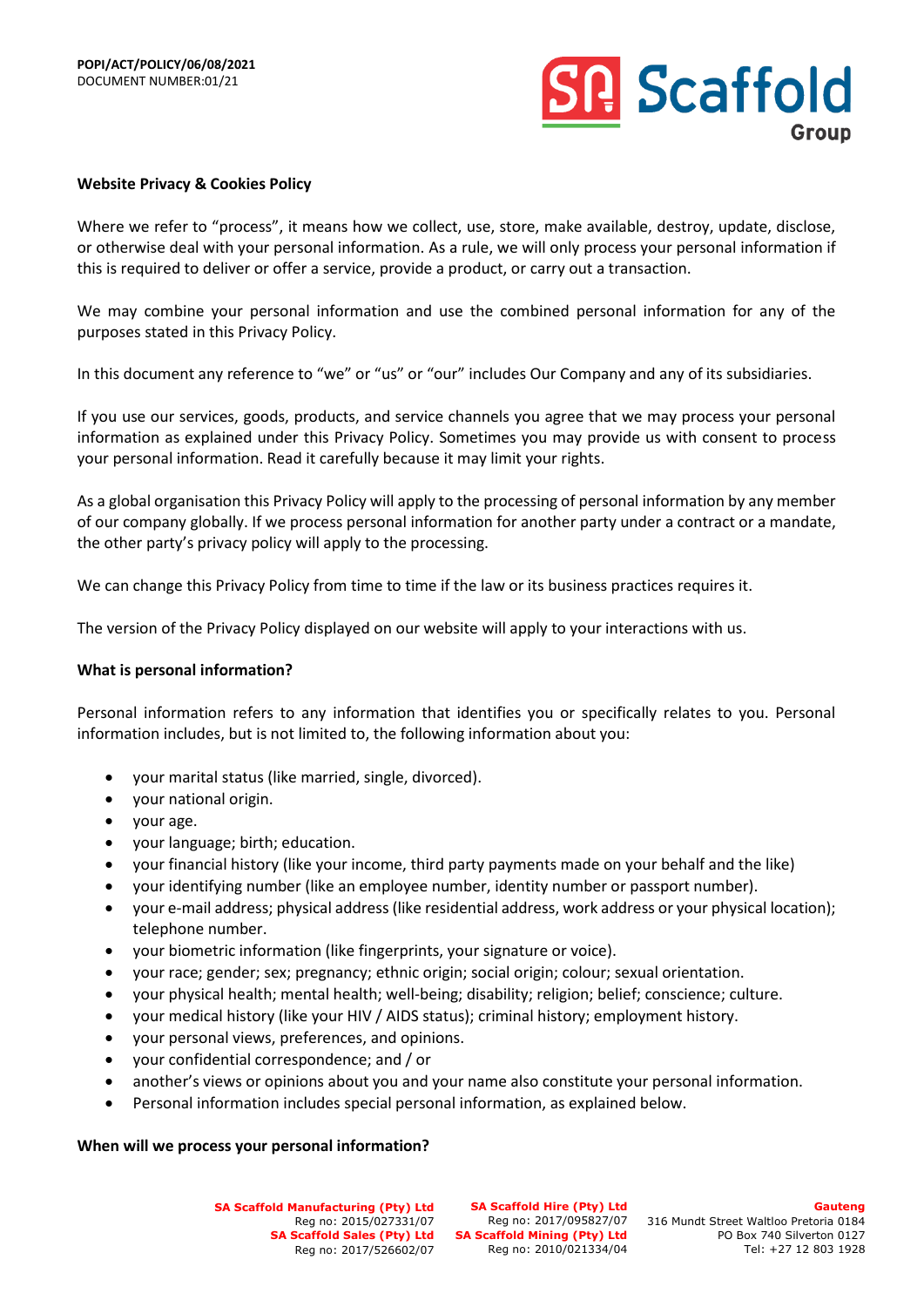We will only process your personal information for lawful purposes relating to our business if the following applies:

- if you have consented thereto.
- if a person legally authorised by you, the law, or a court, has consented thereto.
- if it is necessary to conclude or perform under a contract, we have with you.
- if the law requires or permits it.
- if it is required to protect or pursue your, our or a third party's legitimate interest.

# **What is special personal information?**

Special personal information is personal information about the following:

- your race (like where a company submits reports to the Department of Labour where the statistical information must be recorded).
- your ethnic origin.
- your trade union membership.
- your health (like where you apply for an insurance policy).
- your biometric information (like to verify your identity); and / or your criminal behaviour and alleged commission of an offence.

## **When will we process your special personal information?**

We may process your special personal information in the following circumstances:

- if you have consented to the processing.
- if the information is being used for any Human resource or payroll requirement.
- if the processing is needed to create, use, or protect a right or obligation in law.
- if the processing is for statistical or research purposes and all legal conditions are met.
- if the special personal information was made public by you.
- if the processing is required by law.
- if racial information is processed, and the processing is required to identify you; and / or if health information is processed, and the processing is to determine your insurance risk, or to comply with an insurance policy or to enforce an insurance right or obligation.

## **When and from where we obtain personal information about you**

- We collect personal information from the payroll or HR departments of our clients when they capture financial and non-financial information.
- We collect personal information from 3rd parties that are directly integrated with our software platform.
- We collect information about you based on your use of our products, services, or service channels.
- We collect information about you based on how you engage or interact with us such as via our support desk, emails, letters, telephone calls and surveys.

If the law requires us to do so, we will ask for your consent before collecting personal information about you from third parties.

The third parties from whom we may collect your personal information include, but are not limited to, the following:

• Partners of our company for any of the purposes identified in this Privacy Policy.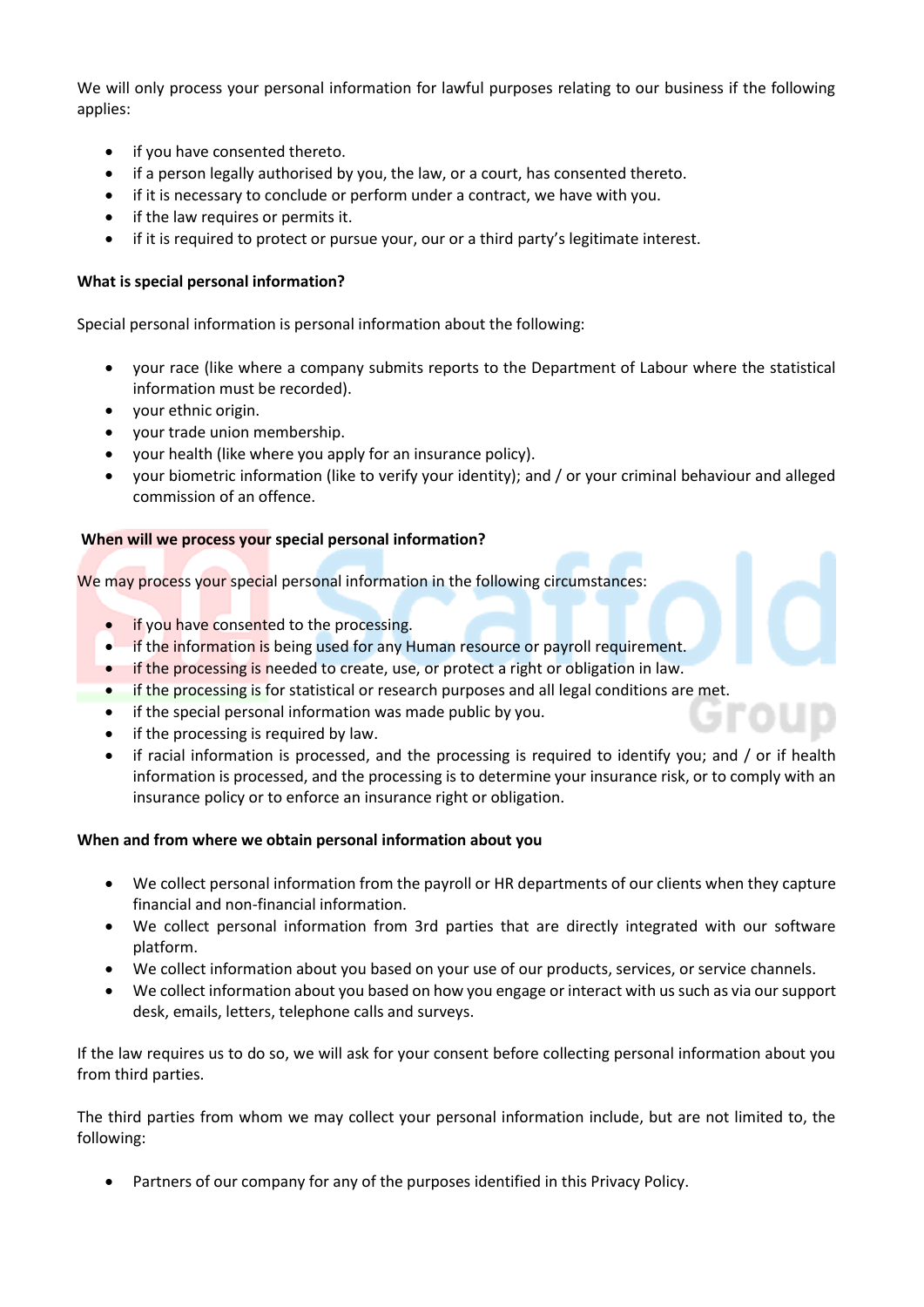- your spouse, dependents, partners, employer, and other similar sources.
- people you have authorised to share your personal information, like a person that makes a travel booking on your behalf or a medical practitioner for insurance purposes.
- attorneys, tracing agents, debt collectors and other persons that assist with the enforcement of agreements.
- payment processing services providers, merchants, banks, and other persons that assist with the processing of your payment instructions, like EFT transaction partners.
- insurers, brokers, other financial institutions, or other organisations that assist with insurance and assurance underwriting, the providing of insurance and assurance policies and products, the assessment of insurance and assurance claims and other related purposes.
- law enforcement and fraud prevention agencies and other persons tasked with the prevention and prosecution of crime;
- regulatory authorities, industry ombudsman, governmental departments, local and international tax authorities.
- trustees, Executors or Curators appointed by a court of law.
- our service providers, agents and sub-contractors like couriers and other persons we use to offer and provide products and services to you.
- courts of law or tribunals.
- participating partners, whether retail or online, in our customer loyalty reward programmes.
- our joint venture partners; and / or

## **Reasons we need to process your personal information.**

- We will process your personal information for the following reasons:
	- o to provide you with products, goods, and services
	- o to market our products, goods, and services to you.
	- o to respond to your enquiries and complaints.
	- $\circ$  to comply with legislative, regulatory, risk and compliance requirements (including directives, sanctions, and rules), voluntary and involuntary codes of conduct and industry agreements or to fulfil reporting requirements and information requests.
	- $\circ$  to conduct market and behavioural research, including scoring and analysis to determine if you qualify for products and services or to determine your credit or insurance risk.
	- o to develop, test and improve products and services for you.
	- o for historical, statistical and research purposes, like market segmentation.
	- o to process payment instruments.
	- o to create, manufacture and print payment issues (like a payslip)
	- o to enable us to deliver goods, documents, or notices to you.
	- o for security, identity verification and to check the accuracy of your personal information.
	- o to communicate with you and carry out your instructions and requests.
	- o for customer satisfaction surveys, promotional offerings.
	- o insurance and assurance underwriting and administration.
	- o to process or consider or assess insurance or assurance claims.
	- $\circ$  to provide insurance and assurance policies and products and related services.
	- $\circ$  to enable you to take part in customer loyalty reward programmes, to determine your qualification for participation, earning of reward points, determining your rewards level, monitoring your buying behaviour with our rewards partners to allocate the correct points or inform you of appropriate products, goods, and services you may be interested in or to inform our reward partners about your purchasing behaviour.
	- o to enable you to take part in and make use of value-added products and services.
	- o to assess our lending and insurance risks; and / or
	- o for any other related purposes.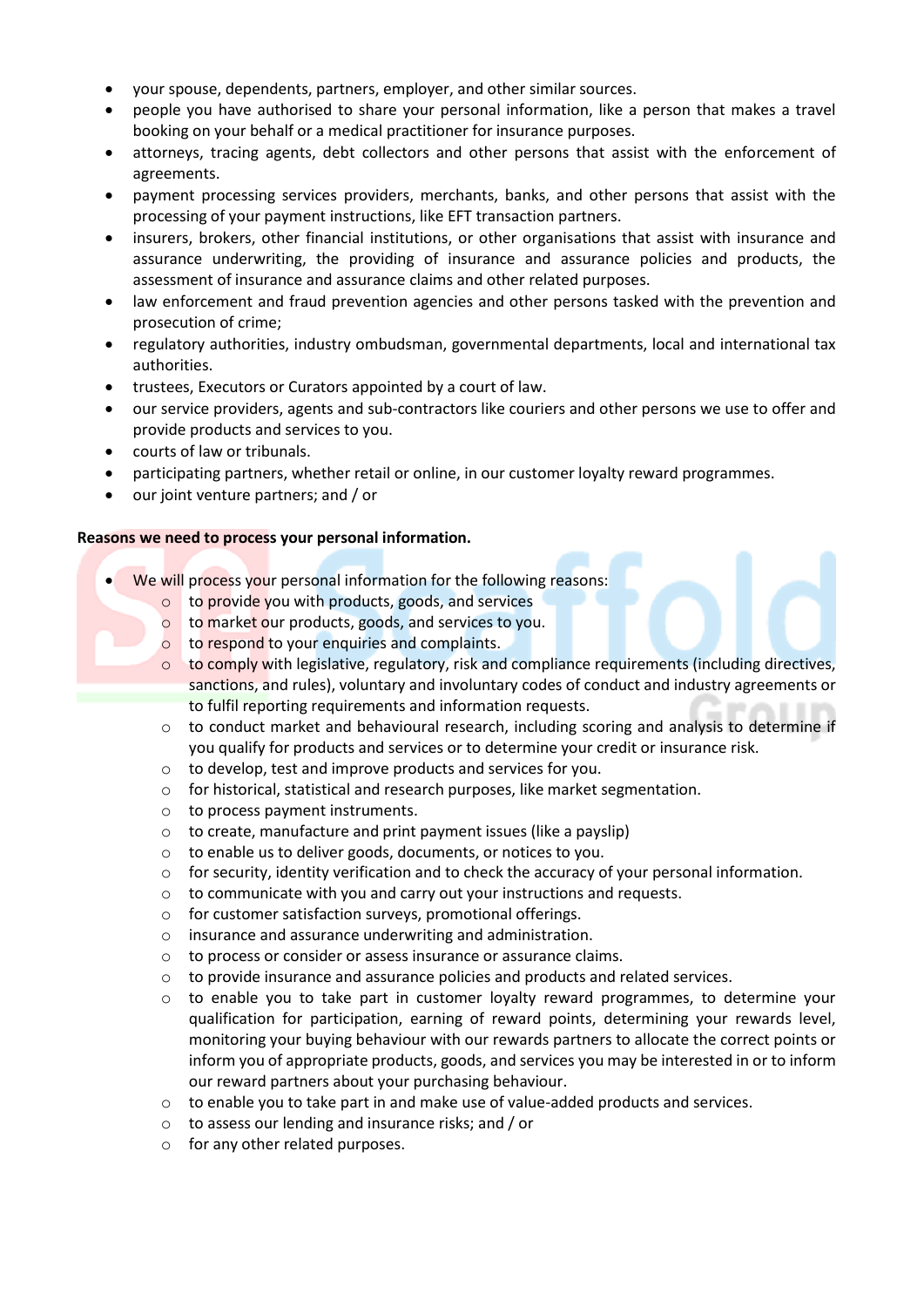## **How we use your personal information for marketing**

- We will use your personal information to market financial, insurance, investments and other related banking products and services to you.
- We may also market non-banking or non-financial products, goods, or services to you.
- We will do this in person, by post, telephone, or electronic channels such as SMS, email, and fax.
- If you are not our customer, or in any other instances where the law requires, we will only market to you by electronic communications with your consent.
- In all cases you can request us to stop sending marketing communications to you at any time.

## **When how and with whom we share your personal information**

In general, we will only share your personal information if any one or more of the following apply:

- if you have consented to this.
- if it is necessary to conclude or perform under a contract, we have with you.
- if the law requires it; and / or
- if it's necessary to protect or pursue your, our or a third party's legitimate interest.

## **Under what circumstances will we transfer your information to other countries?**

We will only transfer your personal information to third parties in another country in any one or more of the following circumstances:

- where your personal information will be adequately protected under the other country's laws or an agreement with the third-party recipient.
- where the transfer is necessary to enter or perform under a contract with you, or a contract with a third party that is in your interest.
- where you have consented to the transfer; and / or
- where it is not reasonably practical to obtain your consent, the transfer is in your interest.

This transfer will happen within the requirements and safeguards of the law. Where possible, the party processing your personal information in the other country will agree to apply the same level of protection as available by law in your country or if the other country's laws provide better protection the other country's laws would be agreed to and applied.

An example of us transferring your personal information to another country is where foreign payments take place if you purchase goods or services in a foreign country.

**TAKE NOTE:** We are a global organisation your personal information may be shared within all our company entities in other countries and processed in those countries.

## **Your duties and rights about the personal information we have about you.**

• You must provide proof of identity when enforcing the rights below.

You must inform us when your personal information changes.

Please refer to our Promotion of Access to Information Act 2 of 2000 Manual (PAIA Manual) for further information on how you can give effect to the rights listed below. Download the PAIA Manual.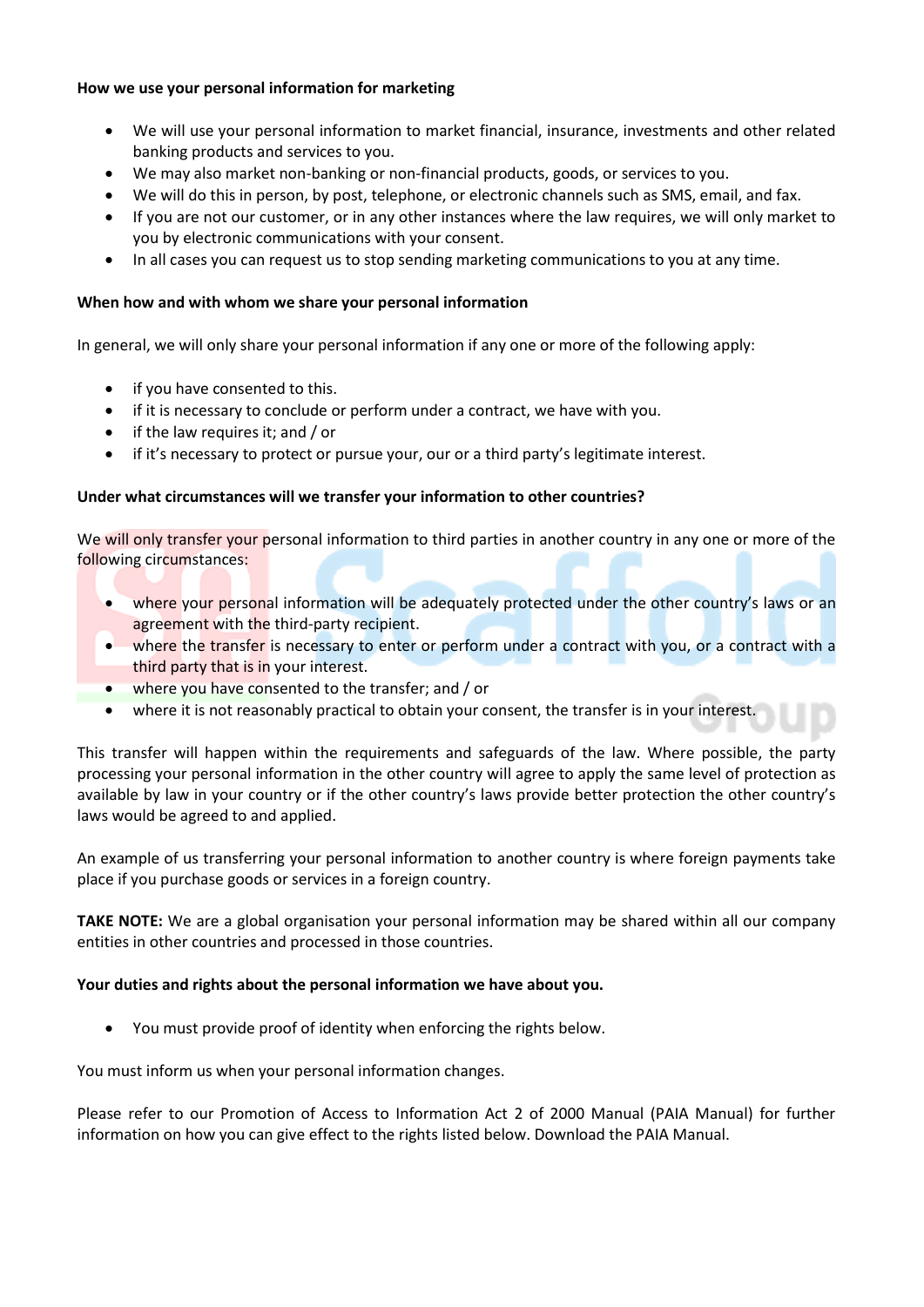You have the right to request access to the personal information we have about you by contacting us. This includes requesting:

- confirmation that we hold your personal information.
- a copy or description of the record containing your personal information; and
- the identity or categories of third parties who have had access to your personal information.

We will attend to requests for access to personal information within a reasonable time. You may be required to pay a reasonable fee to receive copies or descriptions of records, or information about third parties. We will inform you of the fee before attending to your request.

Please note that the law may limit your right to access information.

You have the right to request us to correct or delete the personal information we have about you if it is inaccurate, irrelevant, excessive, out of date, incomplete, misleading, obtained unlawfully or we are no longer authorised to keep it. You must inform us of your request in writing. Please refer to our PAIA Manual for further information in this regard, like the process you should follow to give effect to this right. It may take up to 15 business days for the change to reflect on our systems. We may request documents from you to verify the change in personal information.

A specific agreement that you have entered with us may determine how you must change your personal information provided at the time when you entered into the specific agreement. Please adhere to these requirements. If the law requires us to keep the personal information, it will not be deleted upon your request. The deletion of certain personal information may lead to the termination of your business relationship with us.

You may object on reasonable grounds to the processing of your personal information.

We will not be able to give effect to your objection if the processing of your personal information was and is permitted by law; you have provided consent to the processing and our processing done according to your consent or the processing is necessary to conclude or perform under a contract with you.

Where you have provided your consent for the processing of your personal information, you may withdraw your consent. If you withdraw your consent, we will explain the consequences to you. We may proceed to process your personal information even if you have withdrawn your consent if the law permits or requires it. It may take up to 15 business days for the change to reflect on our systems, during this time we may still process your personal information. You must inform us of any objection in writing. Please refer to our PAIA Manual for further information in this regard, like the process you should follow to give effect to this right.

You have a right to file a complaint with us or any Regulator with jurisdiction about an alleged contravention of the protection of your personal information by us. We will address your complaint as far as possible.

## **How we secure your personal information**

- We will take appropriate and reasonable technical and organisational steps to protect your personal information according to industry best practices. Our security measures (including physical, technological, and procedural safeguards) will be appropriate and reasonable. This includes the following:
- keeping our systems secure (like monitoring access and usage);
- storing our records securely.
- controlling the access to our buildings, systems and/or records; and
- safely destroying or deleting records.